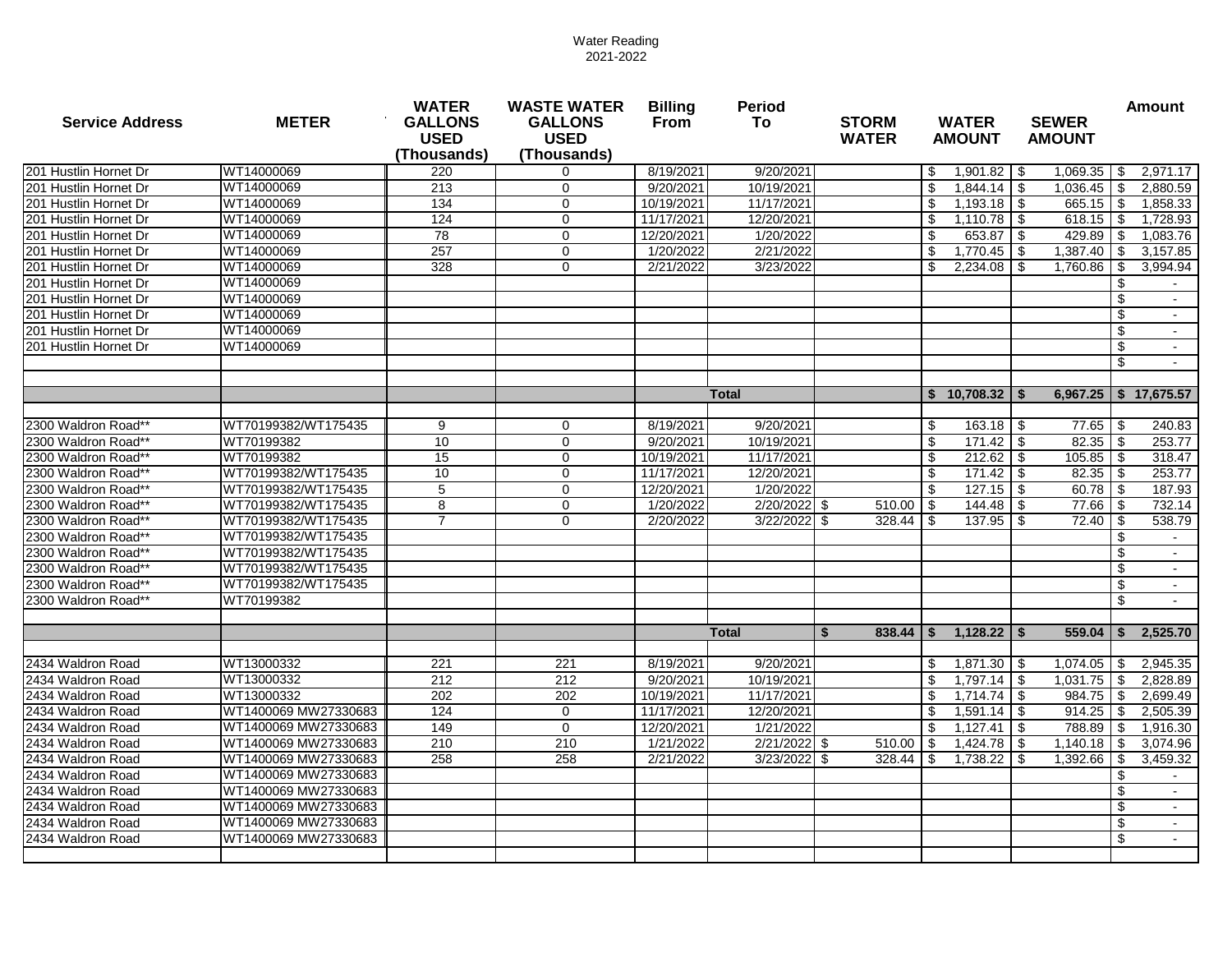| <b>Service Address</b> | <b>METER</b>        | <b>WATER</b><br><b>GALLONS</b><br><b>USED</b><br>(Thousands) | <b>WASTE WATER</b><br><b>GALLONS</b><br><b>USED</b><br>(Thousands) | <b>Billing</b><br><b>Period</b><br><b>From</b><br>To: |                | <b>STORM</b><br><b>WATER</b>  | <b>WATER</b><br><b>AMOUNT</b> |                              | <b>SEWER</b><br><b>AMOUNT</b> |     | <b>Amount</b>           |
|------------------------|---------------------|--------------------------------------------------------------|--------------------------------------------------------------------|-------------------------------------------------------|----------------|-------------------------------|-------------------------------|------------------------------|-------------------------------|-----|-------------------------|
|                        |                     |                                                              |                                                                    |                                                       | <b>Total</b>   | 5                             |                               | $838.44$   \$ 11,264.73   \$ |                               |     | 7,326.53   \$ 19,429.70 |
|                        |                     |                                                              |                                                                    |                                                       |                |                               |                               |                              |                               |     |                         |
| 2503 Waldron Road      | WA151857 WT152695   | 83                                                           | $\mathbf 0$                                                        | 8/19/2021                                             | 9/20/2021      |                               | \$                            | 734.18 \$                    | 425.45                        | \$  | 1,159.63                |
| 2503 Waldron Road      | WA151857 WT152695   | 30                                                           | $\Omega$                                                           | 9/20/2021                                             | 10/19/2021     |                               | \$                            | 734.18                       | l \$<br>425.45                | \$  | 1,159.63                |
| 2503 Waldron Road      | WA151857 WT152695   | 75                                                           | $\mathbf 0$                                                        | 10/19/2021                                            | 11/17/2021     |                               | \$                            | 668.26                       | 387.85<br>-\$                 | \$  | 1,056.11                |
| 2503 Waldron Road      | WA151857 WT152695   | 98                                                           | 0                                                                  | 11/17/2021                                            | 12/19/2021     |                               | \$                            | 857.78                       | $495.95$ \$                   |     | 1,353.73                |
| 2503 Waldron Road      | WA151857 WT152695   | 69                                                           | $\mathbf 0$                                                        | 12/19/2021                                            | 1/20/2022      |                               | \$                            | $550.18$ \$                  | 384.39                        | \$  | 934.57                  |
| 2503 Waldron Road      | WA151857 WT152695   | 99                                                           | $\mathbf 0$                                                        | 1/20/2022                                             | 2/21/2022 \$   | $218.57$ \$                   |                               | 699.95                       | $556.32$ \$<br>l \$           |     | 1,474.84                |
| 2503 Waldron Road      | WA151857 WT152695   | 96                                                           | $\Omega$                                                           | 2/21/2022                                             | 3/22/2022      |                               |                               | 680.36                       | 540.54<br>l \$                | \$  | 1,439.47                |
| 2503 Waldron Road      | WA151857 WT152695   |                                                              |                                                                    |                                                       |                |                               |                               |                              |                               | \$  |                         |
| 2503 Waldron Road      | WA151857 WT152695   |                                                              |                                                                    |                                                       |                |                               |                               |                              |                               | \$  |                         |
| 2503 Waldron Road      | WA151857 WT152695   |                                                              |                                                                    |                                                       |                |                               |                               |                              |                               | \$  |                         |
| 2503 Waldron Road      | WA151857 WT152695   |                                                              |                                                                    |                                                       |                |                               |                               |                              |                               | \$  |                         |
| 2503 Waldron Road      | WA151857 WT152695   |                                                              |                                                                    |                                                       |                |                               |                               |                              |                               | \$  |                         |
|                        |                     |                                                              |                                                                    |                                                       |                |                               |                               |                              |                               |     |                         |
|                        |                     |                                                              |                                                                    |                                                       | <b>Total</b>   | 437.14<br>\$                  | \$                            | $4,924.89$   \$              | 3,215.95                      |     | 8,577.98                |
|                        |                     |                                                              |                                                                    |                                                       |                |                               |                               |                              |                               |     |                         |
| 2505 Waldron Road      | WT175457 MW48876739 | 58                                                           | 58                                                                 | 8/19/2021                                             | 9/20/2021      |                               | \$                            | 566.94                       | 307.95<br>l \$                | \$  | 874.89                  |
| 2505 Waldron Road      | WT175457 MW48876739 | 59                                                           | 59                                                                 | 9/20/2021                                             | 10/19/2021     |                               | -\$                           | $575.18$ \\$                 | $312.65$ \ \$                 |     | 887.83                  |
| 2505 Waldron Road      | WT175457 MW48876739 | 48                                                           | 48                                                                 | 10/19/2021                                            | 11/17/2021     |                               | \$                            | $484.54$ \ \$                | $260.95$ \$                   |     | 745.49                  |
| 2505 Waldron Road      | WT175457 MW48876739 | 48                                                           | 48                                                                 | 11/17/2021                                            | 12/20/2021     |                               | \$                            | 484.54                       | $260.95$ \$<br>-\$            |     | 745.49                  |
| 2505 Waldron Road      | WT175457 MW48876739 | 29                                                           | 29                                                                 | 12/20/2021                                            | 1/21/2022      |                               | \$                            | 300.32                       | $182.13$ $\sqrt{5}$<br>l \$   |     | 482.45                  |
| 2505 Waldron Road      | WT175457 MW48876739 | 47                                                           | 47                                                                 | 1/20/2022                                             | 2/21/2022      | 218.57<br>l \$                | l \$                          | 399.15                       | 282.80<br>l \$                | -\$ | 900.52                  |
| 2505 Waldron Road      | WT175457 MW48876739 | 42                                                           | 42                                                                 | 2/21/2022                                             | 3/23/2022      | 218.57<br>-\$                 | l \$                          | 366.50                       | 256.50<br>l \$                | -\$ | 841.57                  |
| 2505 Waldron Road      | WT175457 MW48876739 |                                                              |                                                                    |                                                       |                |                               |                               |                              |                               | \$  |                         |
| 2505 Waldron Road      | WT175457 MW48876739 |                                                              |                                                                    |                                                       |                |                               |                               |                              |                               | \$  |                         |
| 2505 Waldron Road      | WT175457 MW48876739 |                                                              |                                                                    |                                                       |                |                               |                               |                              |                               | \$  |                         |
| 2505 Waldron Road      | WT175457 MW48876739 |                                                              |                                                                    |                                                       |                |                               |                               |                              |                               | \$  | $\sim$                  |
| 2505 Waldron Road      | WT175457 MW48876739 |                                                              |                                                                    |                                                       |                |                               |                               |                              |                               | \$  | $\sim$                  |
|                        |                     |                                                              |                                                                    |                                                       |                |                               |                               |                              |                               |     |                         |
|                        |                     |                                                              |                                                                    |                                                       | <b>Total</b>   | $\mathbf{s}$<br>$437.14$   \$ |                               | 3,177.17                     | 1,863.93<br>l \$              | \$  | 5,478.24                |
| 2507 Waldron Road      | WT13000483          | 180                                                          | $\Omega$                                                           | 8/19/2021                                             | 9/20/2021      |                               | -\$                           | $1,533.46$ \$                |                               |     | 2,414.81                |
| 2507 Waldron Road      | WT13000483          | 64                                                           | $\mathbf{0}$                                                       | 9/20/2021                                             | 10/19/2021     |                               | \$                            | 577.62                       | $336.15$ \$<br>l \$           |     | 913.77                  |
| 2507 Waldron Road      | WT13000483          | 25                                                           | $\Omega$                                                           | 10/19/2021                                            | 11/17/2021     |                               | \$                            | 256.26                       | l \$                          |     | 409.11                  |
| 2507 Waldron Road      | WT13000483          | 23                                                           | $\mathbf 0$                                                        | 11/17/2021                                            | 12/20/2021     |                               | \$                            | $239.78$ \ \$                |                               |     | 383.23                  |
| 2507 Waldron Road      | WT13000483          | 19                                                           | $\mathbf{0}$                                                       | 12/20/2021                                            | 1/20/2022      |                               | \$                            | 189.40                       | $131.57$ \$<br>-\$            |     | 320.97                  |
| 2507 Waldron Road      | WT13000483          | 28                                                           | $\mathbf 0$                                                        | 1/20/2022                                             | $2/20/2022$ \$ | 218.57                        | <b>\$</b>                     | $236.32$ \$                  | $182.86$ \$                   |     | 637.75                  |
| 2507 Waldron Road      | WT13000483          | $\overline{25}$                                              | 0                                                                  | 2/20/2022                                             | 3/23/2022      | 218.57<br>- \$                | l \$                          | 216.73                       | l Si                          |     | 602.38                  |
| 2507 Waldron Road      | WT13000483          |                                                              |                                                                    |                                                       |                |                               |                               |                              |                               | \$  |                         |
|                        |                     |                                                              |                                                                    |                                                       |                |                               |                               |                              |                               | \$  |                         |
| 2507 Waldron Road      | WT13000483          |                                                              |                                                                    |                                                       |                |                               |                               |                              |                               |     |                         |
| 2507 Waldron Road      | WT13000483          |                                                              |                                                                    |                                                       |                |                               |                               |                              |                               | \$  |                         |
| 2507 Waldron Road      | WT13000483          |                                                              |                                                                    |                                                       |                |                               |                               |                              |                               | \$  | $\sim$                  |
| 2507 Waldron Road      | WT13000483          |                                                              |                                                                    |                                                       |                |                               |                               |                              |                               | \$  |                         |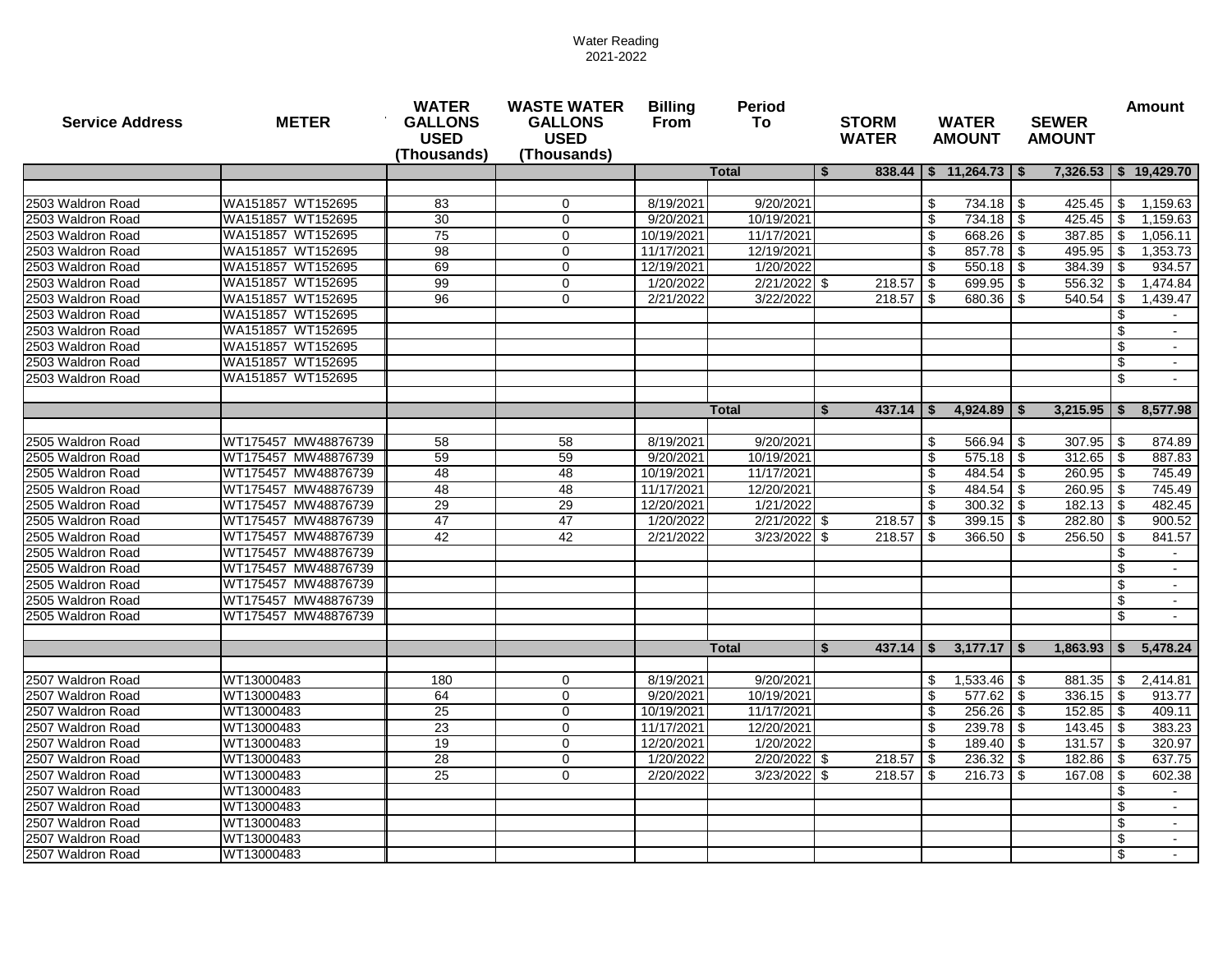| <b>Service Address</b> | <b>METER</b> | <b>WATER</b><br><b>GALLONS</b><br><b>USED</b><br>(Thousands) | <b>WASTE WATER</b><br><b>GALLONS</b><br><b>USED</b><br>(Thousands) | <b>Billing</b><br><b>Period</b><br>From<br>To |                          |     | <b>STORM</b><br><b>WATER</b> |     | <b>WATER</b><br><b>AMOUNT</b> | <b>SEWER</b><br><b>AMOUNT</b> |           |      | <b>Amount</b>             |
|------------------------|--------------|--------------------------------------------------------------|--------------------------------------------------------------------|-----------------------------------------------|--------------------------|-----|------------------------------|-----|-------------------------------|-------------------------------|-----------|------|---------------------------|
|                        |              |                                                              |                                                                    |                                               |                          |     |                              |     |                               |                               |           |      |                           |
|                        |              |                                                              |                                                                    |                                               | <b>Total</b>             | \$  | 437.14                       | \$  | $3,249.57$ $\sqrt{5}$         |                               | 1,995.31  | Ŝ.   | 5,682.02                  |
| 2509 Waldron Road      | WT70340188   | 3.466                                                        | 1.145                                                              | 8/19/2021                                     | 9/20/2021                |     |                              |     | \$28,752.22                   | l Si                          |           |      | $5,416.85$ \ \$ 34,169.07 |
| 2509 Waldron Road      | WT70340188   | 1,212                                                        | 968                                                                | 9/20/2021                                     | 10/19/2021               |     |                              |     | \$10,179.26                   | l \$                          | 4,584.95  |      | \$14,764.21               |
| 2509 Waldron Road      | WT70340188   |                                                              |                                                                    |                                               |                          |     |                              |     |                               |                               |           | \$   |                           |
|                        |              |                                                              |                                                                    |                                               | 12/20/2021 W             |     |                              |     |                               |                               |           |      |                           |
| 2509 Waldron Road      | WT70340188   | 317                                                          | 2,009                                                              |                                               | 10/19/2021 11/17/2021 MW |     |                              |     | \$16,746.54                   | l Si                          | 1,525.25  |      | \$18,271.79               |
| 2509 Waldron Road      | WT70340188   |                                                              |                                                                    |                                               |                          |     |                              |     |                               |                               |           |      |                           |
| 2509 Waldron Road      | WT70340188   | 852                                                          | 1,689                                                              | 11/17/2021                                    | 2/22/2022                |     | 218.57                       | \$  | $5,759.16$ \\$                |                               | 8,919.72  |      | \$14,897.45               |
| 2509 Waldron Road      | WT70340188   |                                                              |                                                                    |                                               |                          |     |                              |     |                               |                               |           | \$   |                           |
| 2509 Waldron Road      | WT70340188   |                                                              |                                                                    |                                               |                          |     |                              |     |                               |                               |           | \$   |                           |
| 2509 Waldron Road      | WT70340188   |                                                              |                                                                    |                                               |                          |     |                              |     |                               |                               |           | \$   |                           |
| 2509 Waldron Road      | WT70340188   |                                                              |                                                                    |                                               |                          |     |                              |     |                               |                               |           | \$   | $\sim$                    |
| 2509 Waldron Road      | WT70340188   |                                                              |                                                                    |                                               |                          |     |                              |     |                               |                               |           | -\$  |                           |
| 2509 Waldron Road      | WT70340188   |                                                              |                                                                    |                                               |                          |     |                              |     |                               |                               |           | \$   | $\sim$                    |
| 2509 Waldron Road      | WT70340188   |                                                              |                                                                    |                                               |                          |     |                              |     |                               |                               |           | \$   |                           |
|                        |              |                                                              |                                                                    |                                               | <b>Total</b>             | S   |                              |     | $218.57$ \$ 61,437.18 \$      |                               | 20,446.77 |      | \$82,102.52               |
|                        |              |                                                              |                                                                    |                                               |                          |     |                              |     |                               |                               |           |      |                           |
| 2520 Waldron Road      | WT13000331   | 10                                                           | $\mathbf 0$                                                        | 8/19/2021                                     | 9/20/2021                |     |                              | \$  | $132.66$ \ \$                 |                               | 82.35     | -\$  | 215.01                    |
| 2520 Waldron Road      | WT13000331   | 12                                                           | $\mathbf 0$                                                        | 9/20/2021                                     | 10/19/2021               |     |                              | \$  |                               |                               | 91.75     | - \$ | 240.89                    |
| 2520 Waldron Road      | WT13000331   | 13                                                           | $\mathbf 0$                                                        | 10/19/2021                                    | 11/17/2021               |     |                              | \$  | 157.38                        | l \$                          | 96.45     | -\$  | 253.83                    |
| 2520 Waldron Road      | WT13000331   | 10                                                           | $\mathbf 0$                                                        | 11/17/2021                                    | 12/20/2021               |     |                              | \$  | $132.66$ \$                   |                               | 82.35     | - \$ | 215.01                    |
| 2520 Waldron Road      | WT13000331   | 9                                                            | $\mathbf 0$                                                        | 12/20/2021                                    | 1/20/2022                |     |                              | \$  | 117.25                        | l \$                          | 81.00     | -\$  | 198.25                    |
| 2520 Waldron Road      | WT13000331   | 9                                                            | $\mathbf 0$                                                        | 1/20/2022                                     | 2/21/2022 \$             |     | 510.00                       | -\$ |                               |                               | 82.92     | - \$ | 705.17                    |
| 2520 Waldron Road      | WT13000331   | 9                                                            | $\Omega$                                                           |                                               | 3/23/2022                | \$  |                              | \$  | 112.25                        | l \$                          | 82.92     | -S   | 523.61                    |
|                        | WT13000331   |                                                              |                                                                    | 2/21/2022                                     |                          |     | 328.44                       |     |                               |                               |           |      |                           |
| 2520 Waldron Road      |              |                                                              |                                                                    |                                               |                          |     |                              |     |                               |                               |           | \$   |                           |
| 2520 Waldron Road      | WT13000331   |                                                              |                                                                    |                                               |                          |     |                              |     |                               |                               |           | \$   |                           |
| 2520 Waldron Road      | WT13000331   |                                                              |                                                                    |                                               |                          |     |                              |     |                               |                               |           | \$   |                           |
| 2520 Waldron Road      | WT13000331   |                                                              |                                                                    |                                               |                          |     |                              |     |                               |                               |           | \$   |                           |
| 2520 Waldron Road      | WT13000331   |                                                              |                                                                    |                                               |                          |     |                              |     |                               |                               |           | \$   | $\sim$                    |
|                        |              |                                                              |                                                                    |                                               |                          |     |                              |     |                               |                               |           |      |                           |
|                        |              |                                                              |                                                                    |                                               | <b>Total</b>             | \$  | 838.44                       | \$  | $913.59$   \$                 |                               | 599.74    | \$   | 2,351.77                  |
| 2555 Waldron Road      | WT13000350   | 270                                                          | 270                                                                | 8/19/2021                                     | 9/20/2021                |     |                              | \$  | $2,275.06$ \$                 |                               | 1,304.35  | - \$ | 3,579.41                  |
| 2555 Waldron Road      | WT13000350   | 282                                                          | 282                                                                | 9/20/2021                                     | 10/19/2021               |     |                              | \$  |                               |                               | 1,360.75  | -\$  | 3,734.69                  |
| 2555 Waldron Road      | WT13000350   | 290                                                          | 290                                                                | 10/19/2021                                    | 11/17/2021               |     |                              | \$  | $2,439.86$ \$                 |                               | 1,398.35  | -\$  | 3,838.21                  |
| 2555 Waldron Road      | WT13000350   | 295                                                          | 295                                                                | 11/17/2021                                    | 12/20/2021               |     |                              | \$  | $2,481.06$ \$                 |                               | 1,421.85  | -\$  | 3,902.91                  |
| 2555 Waldron Road      | WT13000350   | 239                                                          | 239                                                                | 12/20/2021                                    | 1/21/2022                |     |                              | \$  | $1,776.80$ \$                 |                               | 1,243.97  | -\$  | 3,020.77                  |
| 2555 Waldron Road      | WT13000350   | 338                                                          | 338                                                                | 1/21/2022                                     | 2/21/2022 \$             |     | 218.57                       | -\$ |                               |                               | 1,813.46  | - \$ | 4,292.65                  |
| 2555 Waldron Road      | WT13000350   | 289                                                          | 289                                                                | 2/21/2022                                     | 3/23/2022                | -\$ | 218.57                       | \$  | $1,940.65$ \$                 |                               | 1,555.72  | -\$  | 3,714.94                  |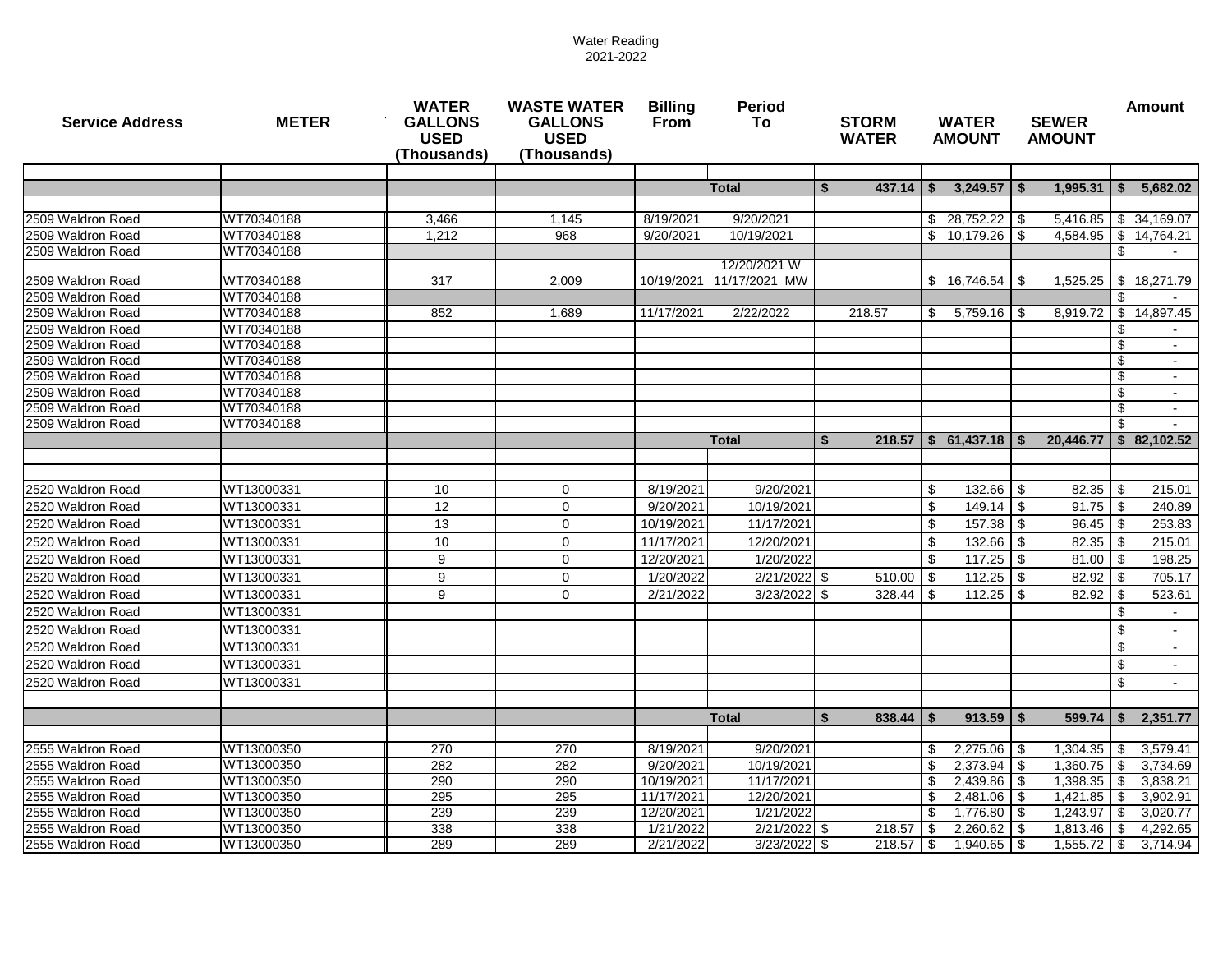| <b>Service Address</b>       | <b>METER</b>                             | <b>WATER</b><br><b>GALLONS</b><br><b>USED</b><br>(Thousands) | <b>WASTE WATER</b><br><b>Billing</b><br><b>Period</b><br><b>GALLONS</b><br>From<br>To:<br><b>STORM</b><br><b>USED</b><br><b>WATER</b><br>(Thousands) |                          |                          |                   | <b>WATER</b><br><b>AMOUNT</b>               | <b>SEWER</b><br><b>AMOUNT</b> | <b>Amount</b>                |
|------------------------------|------------------------------------------|--------------------------------------------------------------|------------------------------------------------------------------------------------------------------------------------------------------------------|--------------------------|--------------------------|-------------------|---------------------------------------------|-------------------------------|------------------------------|
| 2555 Waldron Road            | WT13000350                               |                                                              |                                                                                                                                                      |                          |                          |                   |                                             |                               | -\$                          |
| 2555 Waldron Road            | WT13000350                               |                                                              |                                                                                                                                                      |                          |                          |                   |                                             |                               | \$                           |
| 2555 Waldron Road            | WT13000350                               |                                                              |                                                                                                                                                      |                          |                          |                   |                                             |                               | \$                           |
| 2555 Waldron Road            | WT13000350                               |                                                              |                                                                                                                                                      |                          |                          |                   |                                             |                               | \$                           |
| 2555 Waldron Road            | WT13000350                               |                                                              |                                                                                                                                                      |                          |                          |                   |                                             |                               | \$                           |
|                              |                                          |                                                              |                                                                                                                                                      |                          |                          |                   |                                             |                               |                              |
|                              |                                          |                                                              |                                                                                                                                                      |                          | <b>Total</b>             | $437.14$ S<br>\$. | 15.547.99 S                                 | 10,098.45                     | $S$ 26.083.58                |
| 2606 Waldron Road            | WT12000720                               | $\overline{1}$                                               | $\mathbf 0$                                                                                                                                          | 8/19/2021                | 9/20/2021                |                   | \$<br>$33.38$   \$                          | 44.75                         | -\$<br>78.13                 |
| 2606 Waldron Road            | WT12000720                               | 2                                                            | $\mathbf 0$                                                                                                                                          | 9/20/2021                | 10/19/2021               |                   | \$                                          | 44.75                         | -\$<br>79.20                 |
| 2606 Waldron Road            | WT12000720                               | $\overline{c}$                                               | $\mathbf 0$                                                                                                                                          | 10/19/2021               | 11/16/2021               |                   | \$<br>$34.45$   \$                          | 44.75                         | -\$<br>79.20                 |
| 2606 Waldron Road            | WT12000720                               | 2                                                            | $\mathbf 0$                                                                                                                                          | 11/16/2021               | 12/20/2021               |                   | $\boldsymbol{\mathsf{S}}$<br>$34.45$   \$   | 44.75                         | 79.20<br>\$                  |
| 2606 Waldron Road            | WT12000720                               | $\overline{2}$                                               | $\mathbf 0$                                                                                                                                          | 12/20/2021               | 1/20/2022                |                   | $\boldsymbol{\mathsf{S}}$                   | 45.61                         | 80.06<br>-\$                 |
| 2606 Waldron Road            | WT12000720                               | 3                                                            | $\mathbf 0$                                                                                                                                          | 1/20/2022                | 2/21/2022                |                   | \$<br>$40.78$ \\$                           | 51.36                         | <b>S</b><br>92.14            |
| 2606 Waldron Road            | WT12000720                               | $\mathbf{1}$                                                 | $\mathbf 0$                                                                                                                                          | 2/21/2022                | 3/23/2022                |                   | \$<br>$33.28$ \$                            | 46.10                         | 79.38<br>\$                  |
| 2606 Waldron Road            | WT12000720                               |                                                              |                                                                                                                                                      |                          |                          |                   |                                             |                               | \$                           |
| 2606 Waldron Road            | WT12000720                               |                                                              |                                                                                                                                                      |                          |                          |                   |                                             |                               | \$<br>$\sim$                 |
| 2606 Waldron Road            | WT12000720                               |                                                              |                                                                                                                                                      |                          |                          |                   |                                             |                               | \$                           |
| 2606 Waldron Road            | WT12000720                               |                                                              |                                                                                                                                                      |                          |                          |                   |                                             |                               | \$<br>$\sim$                 |
| 2606 Waldron Road            | WT12000720                               |                                                              |                                                                                                                                                      |                          |                          |                   |                                             |                               | \$                           |
|                              |                                          |                                                              |                                                                                                                                                      |                          |                          |                   |                                             |                               |                              |
|                              |                                          |                                                              |                                                                                                                                                      |                          | <b>Total</b>             |                   | $245.24$   \$<br>\$                         | 322.07                        | 567.31                       |
|                              |                                          |                                                              |                                                                                                                                                      |                          |                          |                   |                                             |                               |                              |
|                              |                                          |                                                              |                                                                                                                                                      |                          |                          |                   |                                             |                               |                              |
| 422 Glen Oak                 | WT175459 MW0002919                       | 8                                                            | 8                                                                                                                                                    | 8/19/2021                | 9/20/2021                |                   | $154.94$ \$<br>\$                           | 72.95                         | 227.89<br>- \$               |
| 422 Glen Oak                 | WT175459 MW0002919<br>WT175459 MW0002919 | $\overline{7}$<br>10                                         | $\overline{7}$<br>10                                                                                                                                 | 9/20/2021                | 10/19/2021               |                   | $\overline{\mathcal{S}}$<br>146.70 \$<br>\$ | 68.25                         | <b>S</b><br>214.95<br>253.77 |
| 422 Glen Oak<br>422 Glen Oak | WT175459 MW0002919                       | 9                                                            | 9                                                                                                                                                    | 10/19/2021<br>11/17/2021 | 11/17/2021<br>12/20/2021 |                   | $171.42$ \$<br>\$<br>$163.18$ \\$           | 82.35<br>77.65                | 240.83<br>-\$                |
| 422 Glen Oak                 | WT175459 MW0002919                       | 11                                                           | 11                                                                                                                                                   | 12/20/2021               | 1/20/2022                |                   | $169.74$ \$<br>S.                           | 91.12                         | 260.86                       |
| 422 Glen Oak                 | WT175459 MW0002919                       | 19                                                           | 17                                                                                                                                                   | 1/20/2022                | 2/21/2022 \$             | 218.57            | \$<br>$216.31$ \$                           | 125.00                        | 559.88<br>- \$               |
| 422 Glen Oak                 | WT175459 MW0002919                       | 21                                                           | 18                                                                                                                                                   | 2/21/2022                | 3/22/2022                | 218.57<br>\$      | 229.37<br>\$                                | 130.26<br>l \$                | 578.20                       |
| 422 Glen Oak                 | WT175459 MW0002919                       |                                                              |                                                                                                                                                      |                          |                          |                   |                                             |                               | \$<br>$\sim$                 |
| 422 Glen Oak                 | WT175459 MW0002919                       |                                                              |                                                                                                                                                      |                          |                          |                   |                                             |                               | -\$                          |
| 422 Glen Oak                 | WT175459 MW0002919                       |                                                              |                                                                                                                                                      |                          |                          |                   |                                             |                               |                              |
| 422 Glen Oak                 | WT175459 MW0002919                       |                                                              |                                                                                                                                                      |                          |                          |                   |                                             |                               | \$                           |
| 422 Glen Oak                 | WT175459 MW0002919                       |                                                              |                                                                                                                                                      |                          |                          |                   |                                             |                               | \$                           |
|                              |                                          |                                                              |                                                                                                                                                      |                          |                          |                   |                                             |                               |                              |
|                              |                                          |                                                              |                                                                                                                                                      |                          | <b>Total</b>             | 437.14<br>\$.     | $1,251.66$ \ \$<br>\$                       | 647.58                        | 2,336.38                     |
|                              |                                          |                                                              |                                                                                                                                                      |                          |                          |                   |                                             |                               |                              |
| 440 Hustlin Hornet Dr.       | WT175455                                 | 351                                                          | $\mathbf 0$                                                                                                                                          | 8/19/2021                | 9/20/2021                |                   | \$                                          | 1,685.05                      | 4,666.31<br>\$.              |
| 440 Hustlin Hornet Dr.       | WT175455                                 | 214                                                          | $\Omega$                                                                                                                                             | 9/20/2021                | 10/19/2021               |                   | \$<br>$1,852.38$ \$                         | 1,041.15                      | \$<br>2,893.53               |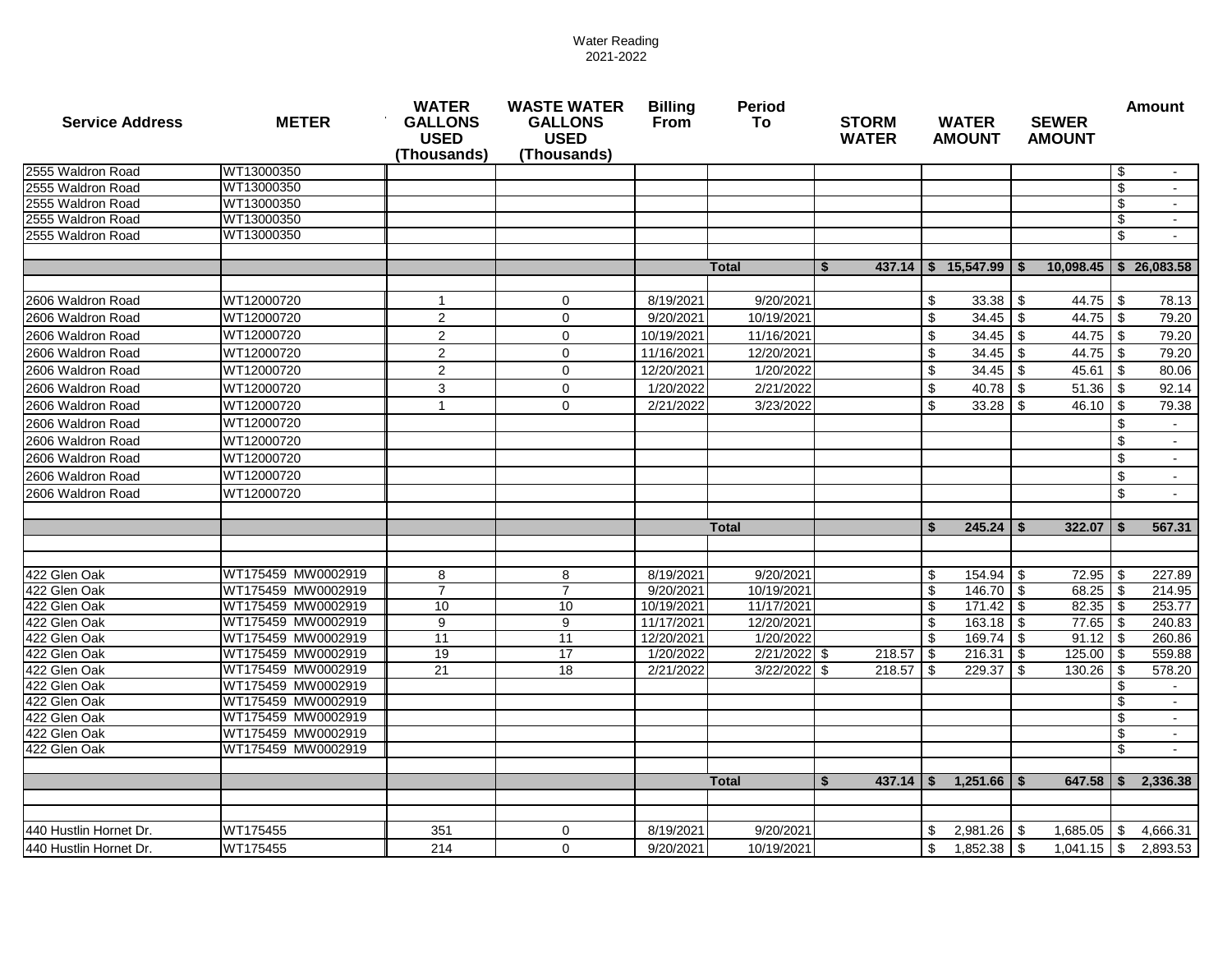| <b>Service Address</b>                               | <b>METER</b>             | <b>WATER</b><br><b>GALLONS</b><br><b>USED</b><br>(Thousands) | <b>WASTE WATER</b><br><b>GALLONS</b><br><b>USED</b><br>(Thousands) | <b>Billing</b><br>From   | <b>Period</b><br>To     | <b>STORM</b><br><b>WATER</b> | <b>WATER</b><br><b>AMOUNT</b> | <b>SEWER</b><br><b>AMOUNT</b>          | <b>Amount</b>             |
|------------------------------------------------------|--------------------------|--------------------------------------------------------------|--------------------------------------------------------------------|--------------------------|-------------------------|------------------------------|-------------------------------|----------------------------------------|---------------------------|
| 440 Hustlin Hornet Dr.                               | WT175455                 | 212                                                          | $\Omega$                                                           | 10/19/202                | 11/17/2021              |                              | 1,835.90<br>\$                | 1,031.75<br>l \$                       | 2,867.65<br>\$            |
| 440 Hustlin Hornet Dr.                               | WT175455                 | 135                                                          | $\mathbf{0}$                                                       | 11/17/2021               | 12/20/2021              |                              | 1,201.42<br>\$                | 669.85<br>l \$                         | \$<br>1,871.27            |
| 440 Hustlin Hornet Dr.                               | WT175455                 | 40                                                           | $\Omega$                                                           | 12/20/2021               | 1/20/2022               |                              | \$<br>596.15                  | 389.44<br>l \$                         | \$<br>985.59              |
| 440 Hustlin Hornet Dr.                               | WT175455                 | 91                                                           | $\mathbf 0$                                                        | 1/20/2022                | $2/21/2022$ \$          | $218.57$ \\$                 | 686.47                        | l \$<br>514.24                         | \$<br>1,419.28            |
| 440 Hustlin Hornet Dr.                               | WT175455                 | 113                                                          | $\mathbf 0$                                                        | 2/21/2022                | $3/23/2022$ \$          | $218.57$ \$                  |                               | 629.96                                 | \$<br>1,678.66            |
| 440 Hustlin Hornet Dr.                               | WT175455                 |                                                              |                                                                    |                          |                         |                              |                               |                                        | \$                        |
| 440 Hustlin Hornet Dr.                               | WT175455                 |                                                              |                                                                    |                          |                         |                              |                               |                                        | \$                        |
| 440 Hustlin Hornet Dr.                               | WT175455                 |                                                              |                                                                    |                          |                         |                              |                               |                                        | \$                        |
| 440 Hustlin Hornet Dr.                               | WT175455                 |                                                              |                                                                    |                          |                         |                              |                               |                                        | $\sqrt[6]{3}$             |
|                                                      | WT175455                 |                                                              |                                                                    |                          |                         |                              |                               |                                        | \$                        |
| 440 Hustlin Hornet Dr.                               |                          |                                                              |                                                                    |                          |                         |                              |                               |                                        |                           |
|                                                      |                          |                                                              |                                                                    |                          | <b>Total</b>            | 437.14<br>-S                 | 9,983.71<br>-S                | l \$                                   | $5,961.44$   \$ 16,382.29 |
|                                                      |                          |                                                              |                                                                    |                          |                         |                              |                               |                                        |                           |
| 537 Hustlin Hornet Dr.                               | WT175451 MW64034660      | 127                                                          | 127                                                                | 8/19/2021                | 9/20/2021               |                              | $1,135.50$ \$<br>\$           | 632.25                                 | \$<br>1,767.75            |
| 537 Hustlin Hornet Dr.                               | WT175451 MW64034660      | 119                                                          | 119                                                                | 9/20/2021                | 10/19/2021              |                              | $1,069.58$ \$<br>\$           | $594.65$ \$                            | 1,664.23                  |
| 537 Hustlin Hornet Dr.                               | WT175451 MW64034660      | 120                                                          | 120                                                                | 10/19/2021               | 11/17/2021              |                              | 1,077.82<br>\$                | 599.35<br>l \$                         | \$<br>1,677.17            |
| 537 Hustlin Hornet Dr.                               | WT175451 MW64034660      | 103                                                          | 103                                                                | 11/17/2021               | 12/20/2021              |                              | \$<br>937.74                  | -\$<br>519.45                          | \$<br>1,457.19            |
| 537 Hustlin Hornet Dr.                               | WT175451 MW64034660      | 64                                                           | 64                                                                 | 12/20/2021               | 1/20/2022               |                              | \$<br>552.86                  | l \$<br>359.10                         | \$<br>911.96              |
| 537 Hustlin Hornet Dr.                               | WT175451 MW64034660      | 116                                                          | 116                                                                | 1/21/2022                | 2/21/2022               | 218.57<br>l S                | 849.72<br>l \$                | 645.74<br>l \$                         | 1,714.03                  |
| 537 Hustlin Hornet Dr.                               | WT175451 MW64034660      | 93                                                           | 93                                                                 | 2/21/2022                | 3/23/2022               | $$218.57$ \\$                | 699.53                        | 524.76<br>l \$                         | \$1,442.86                |
| 537 Hustlin Hornet Dr.                               | WT175451 MW64034660      |                                                              |                                                                    |                          |                         |                              |                               |                                        | \$                        |
| 537 Hustlin Hornet Dr.                               | WT175451 MW64034660      |                                                              |                                                                    |                          |                         |                              |                               |                                        | \$                        |
| 537 Hustlin Hornet Dr.                               | WT175451 MW64034660      |                                                              |                                                                    |                          |                         |                              |                               |                                        | \$<br>$\sim$              |
| 537 Hustlin Hornet Dr.                               | WT175451 MW64034660      |                                                              |                                                                    |                          |                         |                              |                               |                                        | \$                        |
| 537 Hustlin Hornet Dr.                               | WT175451 MW64034660      |                                                              |                                                                    |                          |                         |                              |                               |                                        | \$                        |
|                                                      |                          |                                                              |                                                                    |                          | <b>Total</b>            | $437.14$   \$<br>\$.         | $6,322.75$ \$                 |                                        | 3,875.30 \$ 10,635.19     |
|                                                      |                          |                                                              |                                                                    |                          |                         |                              |                               |                                        |                           |
| 537 Hustlin Hornet Dr. C                             | WT60854975               | 8                                                            | $\mathbf 0$                                                        | 8/19/2021                | 9/20/2021               |                              | $83.89$ \$<br>\$              | 72.95                                  | 156.84<br>-\$             |
| 537 Hustlin Hornet Dr. C                             | WT60854975<br>WT60854975 | 8                                                            | $\Omega$<br>$\Omega$                                               | 9/20/2021                | 10/19/2021              |                              | \$<br>83.89                   | $72.95$ \$<br>l \$                     | 156.84<br>- \$            |
| 537 Hustlin Hornet Dr. C                             | WT60854975               | 10                                                           | $\mathbf 0$                                                        | 10/19/2021               | 11/17/2021              |                              | \$<br>100.37<br>\$            | 82.50<br>-\$<br>l \$                   | 182.87                    |
| 537 Hustlin Hornet Dr. C<br>537 Hustlin Hornet Dr. C | WT60854975               | 9<br>6                                                       | $\Omega$                                                           | 11/17/2021<br>12/20/2021 | 12/20/2021<br>1/21/2022 |                              | 92.13<br>63.31<br>\$          | $77.65$ $\frac{1}{3}$<br>l \$<br>65.83 | 169.78<br>129.14<br>-\$   |
| 537 Hustlin Hornet Dr. C                             | WT60854975               | 11                                                           | $\mathbf 0$                                                        | 1/21/2022                | 2/21/2022 \$            | 218.57                       | 93.02<br>l \$                 | 93.44<br>l \$                          | 405.03<br>-\$             |
| 537 Hustlin Hornet Dr. C                             | WT60854975               | 8                                                            | $\mathbf 0$                                                        | 2/21/2022                | 3/23/2022               | \$<br>218.57                 | <b>\$</b><br>73.43            | 77.66<br>-\$                           | 369.66<br>\$              |
| 537 Hustlin Hornet Dr. C                             | WT60854975/WT70333165    |                                                              |                                                                    |                          |                         |                              |                               |                                        | \$                        |
| 537 Hustlin Hornet Dr. C                             | WT60854975/WT70333165    |                                                              |                                                                    |                          |                         |                              |                               |                                        | \$                        |
| 537 Hustlin Hornet Dr. C                             | WT60854975               |                                                              |                                                                    |                          |                         |                              |                               |                                        | \$<br>$\sim$              |
| 537 Hustlin Hornet Dr. C                             | WT60854975               |                                                              |                                                                    |                          |                         |                              |                               |                                        | \$                        |
| 537 Hustlin Hornet Dr. C                             | WT60854975               |                                                              |                                                                    |                          |                         |                              |                               |                                        | $\sqrt[6]{3}$             |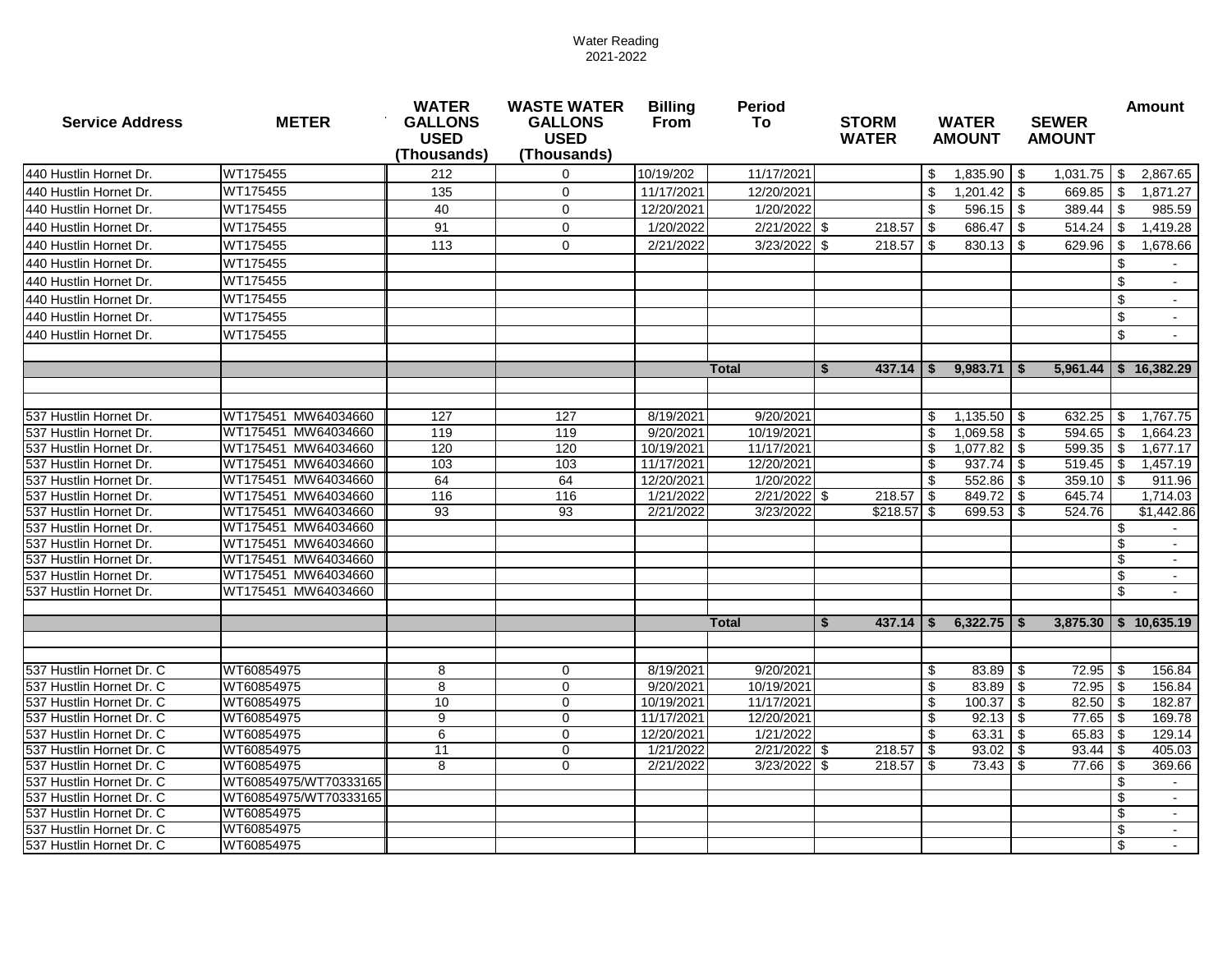| <b>Service Address</b>                   | <b>METER</b>             | <b>WATER</b><br><b>GALLONS</b><br><b>USED</b><br>(Thousands) | <b>WASTE WATER</b><br><b>GALLONS</b><br><b>USED</b><br>(Thousands) | <b>Billing</b><br><b>Period</b><br>From<br>To. |                         |      | <b>STORM</b><br><b>WATER</b> |                         | <b>WATER</b><br><b>AMOUNT</b> | <b>SEWER</b><br><b>AMOUNT</b> |                 |              | <b>Amount</b>    |
|------------------------------------------|--------------------------|--------------------------------------------------------------|--------------------------------------------------------------------|------------------------------------------------|-------------------------|------|------------------------------|-------------------------|-------------------------------|-------------------------------|-----------------|--------------|------------------|
|                                          |                          |                                                              |                                                                    |                                                |                         |      |                              |                         |                               |                               |                 |              |                  |
|                                          |                          |                                                              |                                                                    |                                                | <b>Total</b>            | \$   | 437.14                       |                         | $590.04$ \ \$                 |                               | 542.98          | \$           | 1,570.16         |
|                                          |                          |                                                              |                                                                    |                                                |                         |      |                              |                         |                               |                               |                 |              |                  |
| 207 Hustlin Hornet                       | WT60919381               | 11                                                           | $\mathbf 0$                                                        | 8/19/2021                                      | 9/20/2021               |      |                              | \$                      |                               |                               | 87.05           | -\$          | 195.66           |
| 207 Hustlin Hornet                       | WT60919381               | 12                                                           | $\mathbf 0$                                                        | 9/20/2021                                      | 10/19/2021              |      |                              | \$                      | $116.85$ \$                   |                               | 91.75           | <b>S</b>     | 208.60           |
| 207 Hustlin Hornet                       | WT60919381               | 13                                                           | $\mathbf 0$                                                        | 10/19/2021                                     | 11/17/2021              |      |                              | \$                      | $125.09$ \$                   |                               | 96.45           | -\$          | 221.54           |
| 207 Hustlin Hornet                       | WT60919381               | 10                                                           | $\mathbf 0$                                                        | 11/17/2021                                     | 12/19/2021              |      |                              | $\sqrt[6]{\frac{1}{2}}$ | $100.37$ \$                   |                               | 82.35           | - \$         | 182.72           |
| 207 Hustlin Hornet                       | WT60919381               | 8                                                            | $\mathbf 0$                                                        | 12/19/2021                                     | 1/20/2022               |      |                              | S.                      | $77.74$ $\frac{1}{9}$         |                               | 75.95           |              | 153.69           |
| 207 Hustlin Hornet                       | WT60919381               | 12                                                           | $\mathbf 0$                                                        | 1/20/2022                                      | 2/21/2022 \$            |      | 218.57                       | -\$                     | $99.55$ \$                    |                               | 98.70           | - \$         | 416.82           |
| 207 Hustlin Hornet                       | WT60919381               | 9                                                            | $\Omega$                                                           | 2/21/2022                                      | $3/23/2022$ \$          |      | 218.57                       | -\$                     | $79.96$ \ \$                  |                               | 82.92           | \$           | 381.45           |
| 207 Hustlin Hornet                       | WT60919381               |                                                              |                                                                    |                                                |                         |      |                              |                         |                               |                               |                 | ß.           |                  |
| 207 Hustlin Hornet                       | WT60919381               |                                                              |                                                                    |                                                |                         |      |                              |                         |                               |                               |                 |              |                  |
| 207 Hustlin Hornet                       | WT60919381               |                                                              |                                                                    |                                                |                         |      |                              |                         |                               |                               |                 |              |                  |
| 207 Hustlin Hornet                       | WT60919381               |                                                              |                                                                    |                                                |                         |      |                              |                         |                               |                               |                 |              |                  |
| 207 Hustlin Hornet                       | WT60919381               |                                                              |                                                                    |                                                |                         |      |                              |                         |                               |                               |                 | \$           |                  |
|                                          |                          |                                                              |                                                                    |                                                |                         |      |                              |                         |                               |                               |                 |              |                  |
|                                          |                          |                                                              |                                                                    |                                                | <b>Total</b>            | \$   | 437.14                       |                         | $708.17$ $\pm$ \$             |                               | 615.17          | \$           | 1.760.48         |
|                                          |                          |                                                              |                                                                    |                                                |                         |      |                              |                         |                               |                               |                 |              |                  |
|                                          |                          |                                                              |                                                                    |                                                |                         |      |                              |                         |                               |                               |                 |              |                  |
| 377 Hustlin Hornet                       | WT60918929               | 71                                                           | 0                                                                  | 8/19/2021                                      | 9/20/2021               |      |                              | \$                      | $603.01$ \$                   |                               | 369.05          | l \$         | 972.06           |
| 377 Hustlin Hornet                       | WT60918929               | 29<br>20                                                     | $\mathbf 0$                                                        | 9/20/2021                                      | 10/19/2021              |      |                              | \$                      | $256.93$ \$                   |                               | 171.65          | - \$         | 428.58           |
| 377 Hustlin Hornet<br>377 Hustlin Hornet | WT60918929               |                                                              | 0                                                                  | 10/19/2021                                     | 11/17/2021              |      |                              | \$                      | $182.77$ \$                   |                               | 129.35          | - \$         | 312.12           |
| 377 Hustlin Hornet                       | WT60918929<br>WT60918929 | 15<br>$\overline{7}$                                         | $\mathbf{0}$<br>$\mathbf 0$                                        | 11/17/2021<br>12/19/2021                       | 12/19/2021<br>1/20/2022 |      |                              | -\$<br>-\$              |                               |                               | 105.85<br>70.89 | - \$<br>- \$ | 247.42<br>141.42 |
| 377 Hustlin Hornet                       | WT60918929               | 8                                                            | $\mathbf 0$                                                        | 1/20/2022                                      | 2/21/2022               | l \$ | 218.57                       | \$                      |                               |                               | 77.66           |              | 369.66           |
| 377 Hustlin Hornet                       | WT60918929               | 15                                                           | $\mathbf 0$                                                        | 2/21/2022                                      | 3/22/2022               | l \$ | 218.57                       | S.                      |                               |                               | 114.48          |              | 452.19           |
| 377 Hustlin Hornet                       | WT60918929               |                                                              |                                                                    |                                                |                         |      |                              |                         |                               |                               |                 |              |                  |
| 377 Hustlin Hornet                       | WT60918929               |                                                              |                                                                    |                                                |                         |      |                              |                         |                               |                               |                 |              | $\sim$           |
| 377 Hustlin Hornet                       | WT60918929               |                                                              |                                                                    |                                                |                         |      |                              |                         |                               |                               |                 | \$           |                  |
| 377 Hustlin Hornet                       | WT60918929               |                                                              |                                                                    |                                                |                         |      |                              |                         |                               |                               |                 | \$           | $\sim$           |
| 377 Hustlin Hornet                       | WT60918929               |                                                              |                                                                    |                                                |                         |      |                              |                         |                               |                               |                 | \$           |                  |
|                                          |                          |                                                              |                                                                    |                                                | <b>Total</b>            | \$   | 437.14                       | S                       | $1,447.38$ $\frac{1}{5}$      |                               | 1,038.93        | \$           | 2,923.45         |
|                                          |                          |                                                              |                                                                    |                                                |                         |      |                              |                         |                               |                               |                 |              |                  |
| 2702 Waldron Rd Irr01                    | WT60937472               | $\mathbf 0$                                                  | 0                                                                  | 8/19/2021                                      | 9/20/2021               |      |                              | \$                      | $\sim$                        | -\$                           |                 | -\$          |                  |
| 2702 Waldron Rd Irr01                    | WT60937472               | $\mathbf 0$                                                  | $\mathbf 0$                                                        | 9/20/2021                                      | 10/19/2021              |      |                              | -\$                     | 64.60                         |                               |                 | \$           | 64.60            |
| 2702 Waldron Rd Irr01                    | WT60937472               | $\Omega$                                                     | $\Omega$                                                           | 10/19/2021                                     | 11/17/2021              |      |                              | \$                      | 64.60                         |                               |                 | \$           | 64.60            |
| 2702 Waldron Rd Irr01                    | WT60937472               | $\mathbf 0$                                                  | $\mathbf 0$                                                        | 11/17/2021                                     | 12/19/2021              |      |                              | \$                      | 64.60                         |                               |                 |              | 64.60            |
| 2702 Waldron Rd Irr01                    | WT60937472               | $\Omega$                                                     | $\mathbf 0$                                                        | 12/19/2021                                     | 1/20/2022               |      |                              | \$                      | 64.60                         |                               |                 |              | 64.60            |
| 2702 Waldron Rd Irr01                    | WT60937472               | $\mathbf 0$                                                  | $\mathbf 0$                                                        | 1/20/2022                                      | 2/21/2022               |      |                              | \$                      | 64.60                         |                               |                 | \$           | 64.60            |
| 2702 Waldron Rd Irr01                    | WT60937472               | $\mathbf 0$                                                  | $\mathbf 0$                                                        | 2/21/2022                                      | 3/23/2022               |      |                              | \$                      | 64.60                         |                               |                 | \$           | 64.60            |
| 2702 Waldron Rd Irr01                    | WT60937472               |                                                              |                                                                    |                                                |                         |      |                              |                         |                               |                               |                 | \$           |                  |
| 2702 Waldron Rd Irr01                    | WT60937472               |                                                              |                                                                    |                                                |                         |      |                              |                         |                               |                               |                 | \$           | $\sim$           |
| 2702 Waldron Rd Irr01                    | WT60937472               |                                                              |                                                                    |                                                |                         |      |                              |                         |                               |                               |                 | \$           | $\sim$           |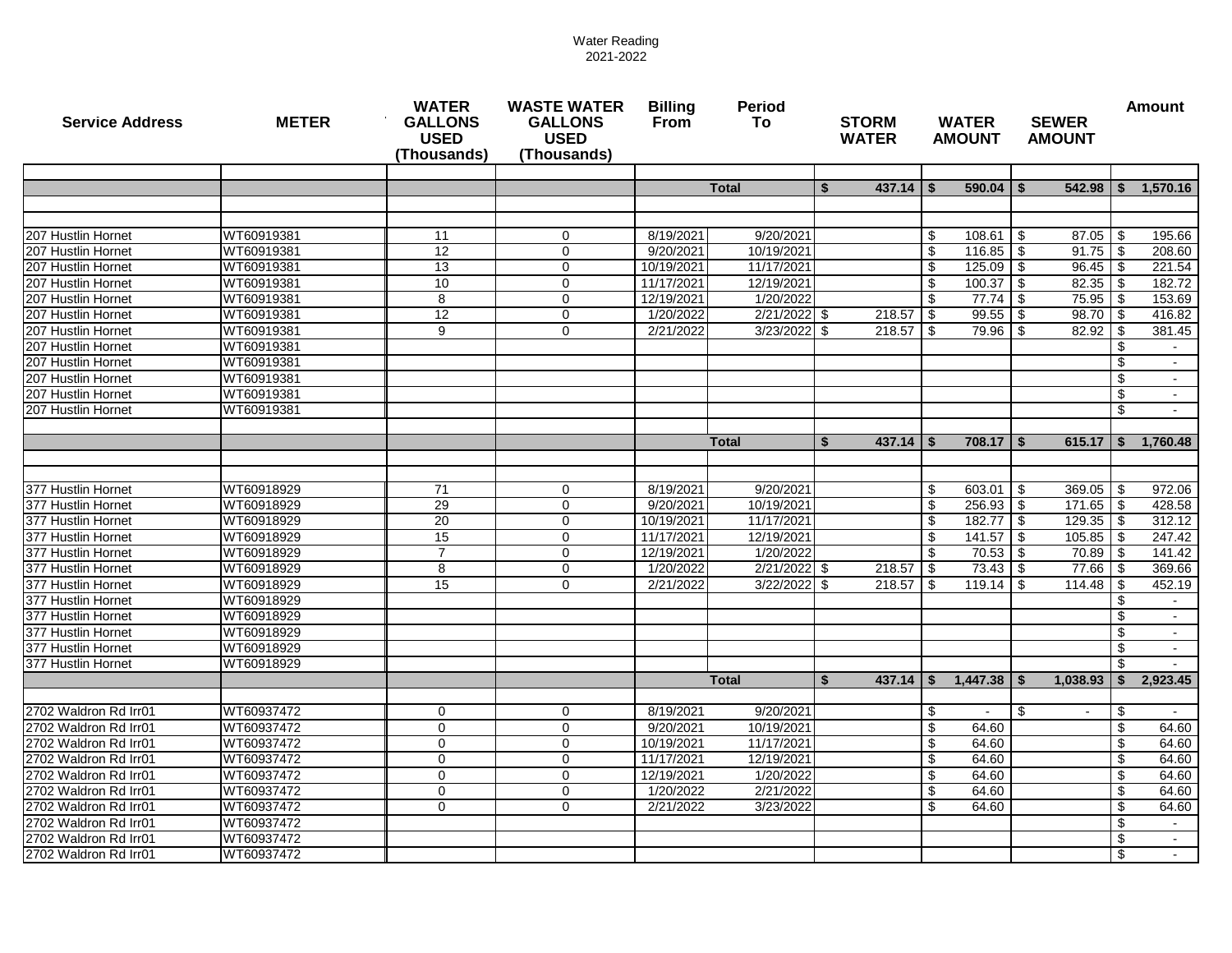| <b>Service Address</b>                                           | <b>METER</b>                                   | <b>WATER</b><br><b>GALLONS</b><br><b>USED</b><br>(Thousands) | <b>WASTE WATER</b><br><b>GALLONS</b><br><b>USED</b><br>(Thousands) | <b>Billing</b><br>From | <b>Period</b><br>To:    | <b>STORM</b><br><b>WATER</b> | <b>WATER</b><br><b>AMOUNT</b>       | <b>SEWER</b><br><b>AMOUNT</b> |                | <b>Amount</b>         |
|------------------------------------------------------------------|------------------------------------------------|--------------------------------------------------------------|--------------------------------------------------------------------|------------------------|-------------------------|------------------------------|-------------------------------------|-------------------------------|----------------|-----------------------|
| 2702 Waldron Rd Irr01                                            | WT60937472                                     |                                                              |                                                                    |                        |                         |                              |                                     |                               | -\$            |                       |
| 2702 Waldron Rd Irr01                                            | WT60937472                                     |                                                              |                                                                    |                        |                         |                              |                                     |                               | \$             |                       |
|                                                                  |                                                |                                                              |                                                                    |                        |                         |                              |                                     |                               |                |                       |
|                                                                  |                                                |                                                              |                                                                    |                        | <b>Total</b>            |                              | $387.60$   \$<br>\$                 |                               | $\mathfrak{L}$ | 387.60                |
|                                                                  |                                                |                                                              |                                                                    |                        |                         |                              |                                     |                               |                |                       |
|                                                                  |                                                |                                                              |                                                                    |                        |                         |                              |                                     |                               |                |                       |
| 2518 Waldron Rd F                                                | WT60889586                                     | 49                                                           | 0                                                                  | 8/19/2021              | 9/20/2021               |                              | \$                                  |                               | \$             | 454.02                |
| 2518 Waldron Rd F                                                | WT60889586                                     | 51                                                           | $\mathbf 0$                                                        | 9/20/2021              | 10/19/2021              |                              | $\boldsymbol{\mathsf{S}}$<br>470.50 |                               | \$             | 470.50                |
| 2518 Waldron Rd F                                                | WT60889586                                     | 50                                                           | $\mathbf 0$                                                        | 10/19/2021             | 11/16/2021              |                              | \$<br>462.26                        |                               | -\$            | 462.26                |
| 2518 Waldron Rd F                                                | WT60889586                                     | 38                                                           | $\mathbf 0$                                                        | 11/16/2021             | 12/19/2021              |                              | \$<br>363.38                        |                               | \$             | 363.38                |
| 2518 Waldron Rd F                                                | WT60889586                                     | 21                                                           | $\mathbf 0$                                                        | 12/19/2021             | 1/20/2022               |                              | \$<br>203.83                        |                               | \$             | 203.83                |
| 2518 Waldron Rd F                                                | WT60889586                                     | 31                                                           | $\mathbf 0$                                                        | 1/20/2022              | 2/20/2022 \$            | $510.00$ \ \$                | 255.91                              |                               | \$             | 765.91                |
| 2518 Waldron Rd F                                                | WT60889586                                     | 56                                                           | $\mathbf 0$                                                        | 2/20/2022              | 3/23/2022               | \$<br>328.44                 | \$<br>419.16                        |                               | \$             | 747.60                |
| 2518 Waldron Rd F                                                | WT60889586                                     |                                                              |                                                                    |                        |                         |                              |                                     | \$                            | \$             |                       |
| 2518 Waldron Rd F                                                | WT60889586                                     |                                                              |                                                                    |                        |                         |                              |                                     |                               | -\$            |                       |
| 2518 Waldron Rd F                                                | WT60889586                                     |                                                              |                                                                    |                        |                         |                              |                                     |                               | \$             |                       |
| 2518 Waldron Rd F                                                | WT60889586                                     |                                                              |                                                                    |                        |                         |                              |                                     |                               | \$             |                       |
| 2518 Waldron Rd F                                                | WT60889586                                     |                                                              |                                                                    |                        |                         |                              |                                     |                               | \$             |                       |
|                                                                  |                                                |                                                              |                                                                    |                        |                         |                              |                                     |                               |                |                       |
|                                                                  |                                                |                                                              |                                                                    |                        | <b>Total</b>            | 838.44<br>Ŝ.                 | $2,629.06$ \$<br>\$                 |                               | $\mathfrak{L}$ | 3,467.50              |
|                                                                  |                                                |                                                              |                                                                    |                        |                         |                              |                                     |                               |                |                       |
| 2702 Waldron Road                                                | WT70333165                                     | 967                                                          | $\mathbf 0$                                                        | 8/19/2021              | 9/20/2021               |                              | \$<br>$8.057.10$ S                  | 4.580.25                      |                | \$12,637,35           |
| 2702 Waldron Road                                                | WT70333165                                     | 879                                                          | $\mathbf 0$                                                        | 9/20/2021              | 10/19/2021              |                              | \$<br>$7,331.98$ \$                 | 4,166.65                      |                | \$11,498.63           |
| 2702 Waldron Road                                                | WT70333165                                     | 903                                                          | $\mathbf 0$                                                        | 10/19/2021             | 11/17/2021              |                              | $7.529.74$ \\$<br>\$                | 4.279.45                      |                | \$11,809.19           |
| 2702 Waldron Road                                                | WT70333165                                     | 1030                                                         | $\mathbf 0$                                                        | 11/17/2021             | 12/19/2021              |                              | \$<br>$8,576.22$ \$                 |                               |                | 4,876.35 \$ 13,452.57 |
| 2702 Waldron Road                                                | WT70333165                                     | 996                                                          | $\Omega$                                                           | 12/19/2021             | 1/20/2022               |                              | \$<br>7,277.66 \$                   | 5,071.63                      |                | \$12,349.29           |
| 2702 Waldron Road                                                | WT70333165                                     | 970                                                          | $\mathbf 0$                                                        | 1/20/2022              | 2/21/2022               | 385.56                       | \$<br>6,426.34                      | l \$                          |                | 5,137.78 \$ 11,949.68 |
| 2702 Waldron Road                                                | WT70333165                                     | 976                                                          | $\Omega$                                                           | 2/21/2022              | 3/23/2022               | 220.32 \$                    | 6,465.52                            | 5,163.34<br>l \$              |                | \$11,849.18           |
| 2702 Waldron Road                                                | WT70333165                                     |                                                              |                                                                    |                        |                         |                              |                                     |                               | \$             |                       |
| 2702 Waldron Road                                                | WT70333165                                     |                                                              |                                                                    |                        |                         |                              |                                     |                               | \$             |                       |
| 2702 Waldron Road                                                | WT70333165                                     |                                                              |                                                                    |                        |                         |                              |                                     |                               | \$             |                       |
| 2702 Waldron Road                                                | WT70333165                                     |                                                              |                                                                    |                        |                         |                              |                                     |                               | \$             |                       |
| 2702 Waldron Road                                                | WT70333165                                     |                                                              |                                                                    |                        |                         |                              |                                     |                               | \$             | $\sim$                |
|                                                                  |                                                |                                                              |                                                                    |                        |                         |                              |                                     |                               |                |                       |
|                                                                  |                                                |                                                              |                                                                    |                        |                         | 605.88<br>\$                 |                                     |                               |                | \$ 85,545.89          |
|                                                                  |                                                |                                                              |                                                                    |                        |                         |                              |                                     |                               |                |                       |
|                                                                  |                                                |                                                              |                                                                    |                        |                         |                              |                                     |                               |                |                       |
| 207 Hustlin Hornet Dr - JH Gym<br>207 Hustlin Hornet Dr - JH Gym | WT70337910 WT70360520<br>WT70337910 WT70360520 | 2<br>2                                                       | 12<br>15                                                           | 8/19/2021<br>9/20/2021 | 9/20/2021<br>10/19/2021 |                              | $151.30$ \ \$<br>\$<br>\$<br>176.02 | 44.75<br>44.75                | -\$            | 196.05<br>220.77      |
| 207 Hustlin Hornet Dr - JH Gym                                   | WT70337910 WT70360520                          | $\mathbf{1}$                                                 | 13                                                                 | 10/19/2021             | 11/17/2021              |                              | \$<br>158.47                        | l \$<br>44.75                 | - \$           |                       |
|                                                                  |                                                |                                                              |                                                                    |                        |                         |                              |                                     | l \$                          | -\$            | 203.22                |
| 207 Hustlin Hornet Dr - JH Gym                                   | WT70337910 WT70360520<br>WT70337910 WT70360520 | $\overline{4}$                                               | $\overline{12}$                                                    | 11/17/2021             | 12/19/2021<br>1/20/2022 |                              | \$<br>$167.78$ \$<br>$177.14$ \\$   | 54.15<br>50.67                | -\$            | 221.93<br>227.81      |
| 207 Hustlin Hornet Dr - JH Gym                                   |                                                | 3                                                            | 16                                                                 | 12/19/2021             |                         |                              | \$                                  |                               | -\$            |                       |
| 207 Hustlin Hornet Dr - JH Gym                                   | WT70337910 WT70360520<br>WT70337910 WT70360520 | 12                                                           | $\mathbf{2}$<br>$\overline{4}$                                     | 1/20/2022              | 2/21/2022<br>3/23/2022  | \$                           | $134.16$ \\$                        | $46.10$ \ \$                  |                | 398.83<br>345.38      |
| 207 Hustlin Hornet Dr - JH Gym                                   |                                                | $\mathbf{1}$                                                 |                                                                    | 2/21/2022              |                         | $218.57$ \$<br>\$            | $80.71$ \\$                         | 46.10                         | - \$           |                       |